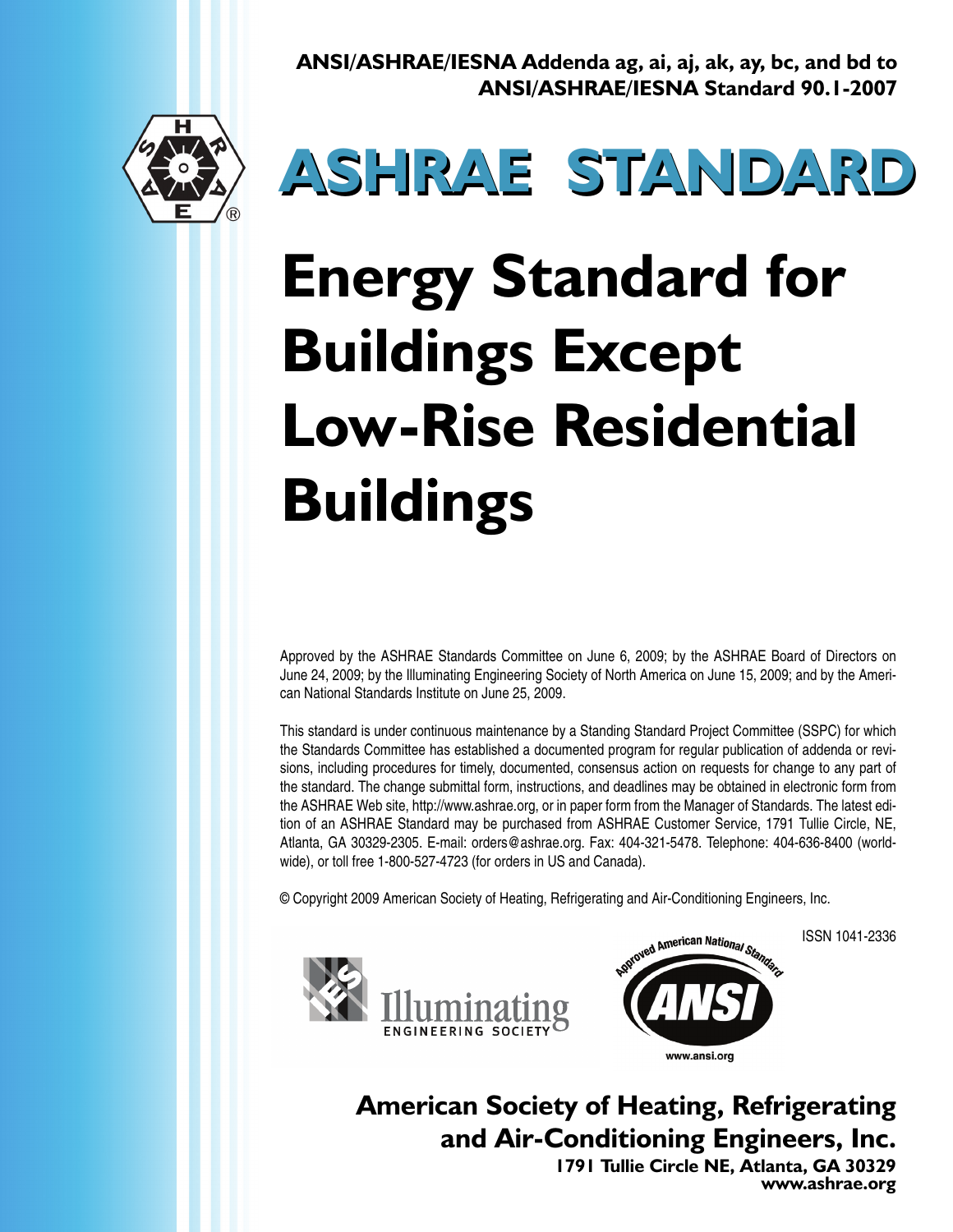## **ASHRAE Standing Standard Project Committee 90.1 Cognizant TC: TC 7.6, Systems Energy Utilization SPLS Liaison: Doug Reindl ASHRAE Staff Liaison: Steven C. Ferguson IESNA Liaison: Rita M. Harrold**

Schwedler, Mick, Chair\* The Michael Mehl\* Jim Garrigus\* The Michael Mehl\* Michael Mehl\* Hydeman, Mark, Vice Chair\* The Music of Jason Glazer\* The Marry Misuriello Harry Misuriello Skalko, Stephen V., Vice Chair\* Chad Groshart Frank Morrison\* Frank Morrison\* Jerine Ahmed\* Brian Hahlen Tim Peglow\* Karim Amrane\* Pekka Hakkarainen\* Eric Richman\* Susan Anderson \* The Susanna Hanson Michael Rosenberg \* Susanna Hanson Michael Rosenberg \* Wagdy Anis\* The Steven Rosenstock Richard Heinisch\* Steven Rosenstock\* Peter Baselici\* The Communication of the Ned Heminger\* The Communication of Ned Heminger\* The Communication of Kenneth Sagan\* Randy Blanchette **Manual Schaaf**\* John Hogan\* David Schaaf\* David Schaaf\* Jeff Boldt\* Jonathan Humble Leonard Sciarra\* Dave Branson\* The Spinu Maria Spinu Maria Spinu Maria Spinu Maria Spinu Maria Spinu Maria Spinu Maria Spinu Maria Spinu Maria Spinu Maria Spinu Maria Spinu Maria Spinu Maria Spinu Maria Spinu Maria Spinu Maria Spinu Maria Donald Brundage\* The Ronald Kurtz\* Frank Stanonik\* Ken Brendan\* The Controller of the Michael Lane\* The Michael Lane of the Michael Lane of the Michael Lane of the Michael Lane of the Michael Lane of the Michael Lane of the Michael Lane of the Michael Lane of the Michael L Ron Burton\* John Lewis\* Christian Taber\* Jim Calm\* Richard Lord\* Mike Tillou\* Ernest Conrad\* The Contrast Conrading Contrast Conrading Martha VanGeem\* Charles Cottrell\* The Constantine Ronald Majette\* The Constantine Michael Waite\* Michael Waite\* Craig Drumheller\* The Craig Drumheller Manuscription of the McHenry Wallace McHenry Wallace Muslem Craig Drumheller Keith Emerson\* The Controllection of Merle McBride\* The McGride McBride McGride McGride McGride McGride McGride McGride McGride McGride McGride McGride McGride McGride McGride McGride McGride McGride McGride McGride McGrid Drake Erbe\* The Communication of the State McClendon Communication Richard Watson\* Charles Foster\* The Charles Foster Charles Foster Maymond McGowan Number 2012 19:30 David Weitz\*

*\*Denotes voting member at time of approval for publication.*

Allan Fraser\* Jerry White\*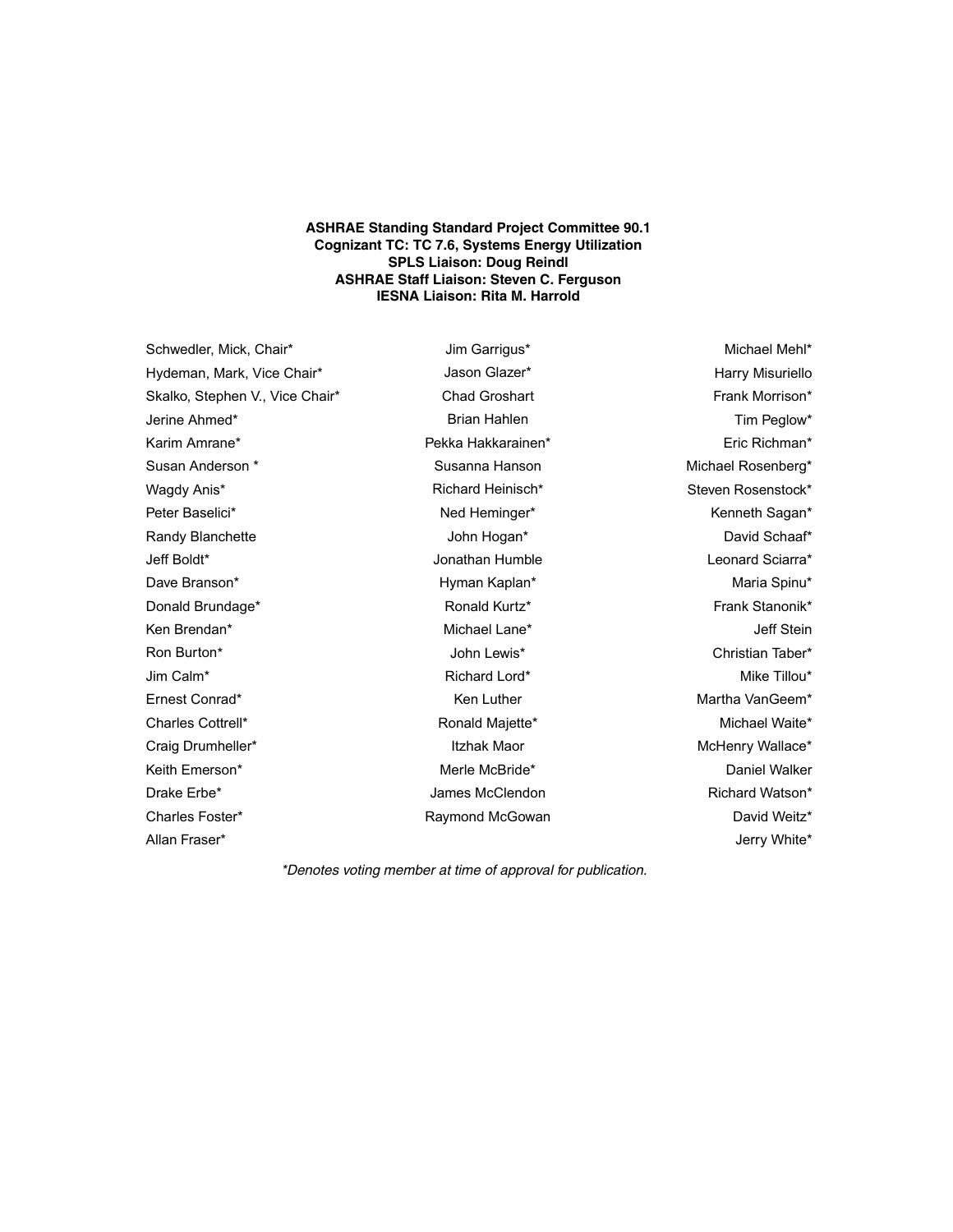### **ASHRAE STANDARDS COMMITTEE 2008–2009**

Hugh F. Crowther, *Chair* Steven T. Bushby, *Vice-Chair* Robert G. Baker Michael F. Beda Donald L. Brandt Paul W. Cabot Kenneth W. Cooper Samuel D. Cummings, Jr. K. William Dean Martin Dierycxk

Robert G. Doerr Allan B. Fraser Eli P. Howard, III Nadar R. Jayaraman Byron W. Jones Jay A. Kohler Carol E. Marriott Merle F. McBride

Frank Myers H. Michael Newman Douglas T. Reindl Lawrence J. Schoen Boggarm S. Setty Bodh R. Subherwal William F. Walter Michael W. Woodford David E. Knebel, *BOD ExO* Andrew K. Persily, *CO*

Stephanie C. Reiniche, *Manager of Standards*

### **SPECIAL NOTE**

This American National Standard (ANS) is a national voluntary consensus standard developed under the auspices of the American Society of Heating, Refrigerating and Air-Conditioning Engineers (ASHRAE). Consensus is defined by the American National Standards Institute (ANSI), of which ASHRAE is a member and which has approved this standard as an ANS, as "substantial agreement reached by directly and materially affected interest categories. This signifies the concurrence of more than a simple majority, but not necessarily unanimity. Consensus requires that all views and objections be considered, and that an effort be made toward their resolution." Compliance with this standard is voluntary until and unless a legal jurisdiction makes compliance mandatory through legislation.

ASHRAE obtains consensus through participation of its national and international members, associated societies, and public review.

ASHRAE Standards are prepared by a Project Committee appointed specifically for the purpose of writing the Standard. The Project Committee Chair and Vice-Chair must be members of ASHRAE; while other committee members may or may not be ASHRAE members, all must be technically qualified in the subject area of the Standard. Every effort is made to balance the concerned interests on all Project Committees.

The Manager of Standards of ASHRAE should be contacted for:

- a. interpretation of the contents of this Standard,
- b. participation in the next review of the Standard,
- c. offering constructive criticism for improving the Standard, or
- d. permission to reprint portions of the Standard.

#### **DISCLAIMER**

ASHRAE uses its best efforts to promulgate Standards and Guidelines for the benefit of the public in light of available information and accepted industry practices. However, ASHRAE does not guarantee, certify, or assure the safety or performance of any products, components, or systems tested, installed, or operated in accordance with ASHRAE's Standards or Guidelines or that any tests conducted under its Standards or Guidelines will be nonhazardous or free from risk.

#### **ASHRAE INDUSTRIAL ADVERTISING POLICY ON STANDARDS**

ASHRAE Standards and Guidelines are established to assist industry and the public by offering a uniform method of testing for rating purposes, by suggesting safe practices in designing and installing equipment, by providing proper definitions of this equipment, and by providing other information that may serve to guide the industry. The creation of ASHRAE Standards and Guidelines is determined by the need for them, and conformance to them is completely voluntary.

In referring to this Standard or Guideline and in marking of equipment and in advertising, no claim shall be made, either stated or implied, that the product has been approved by ASHRAE.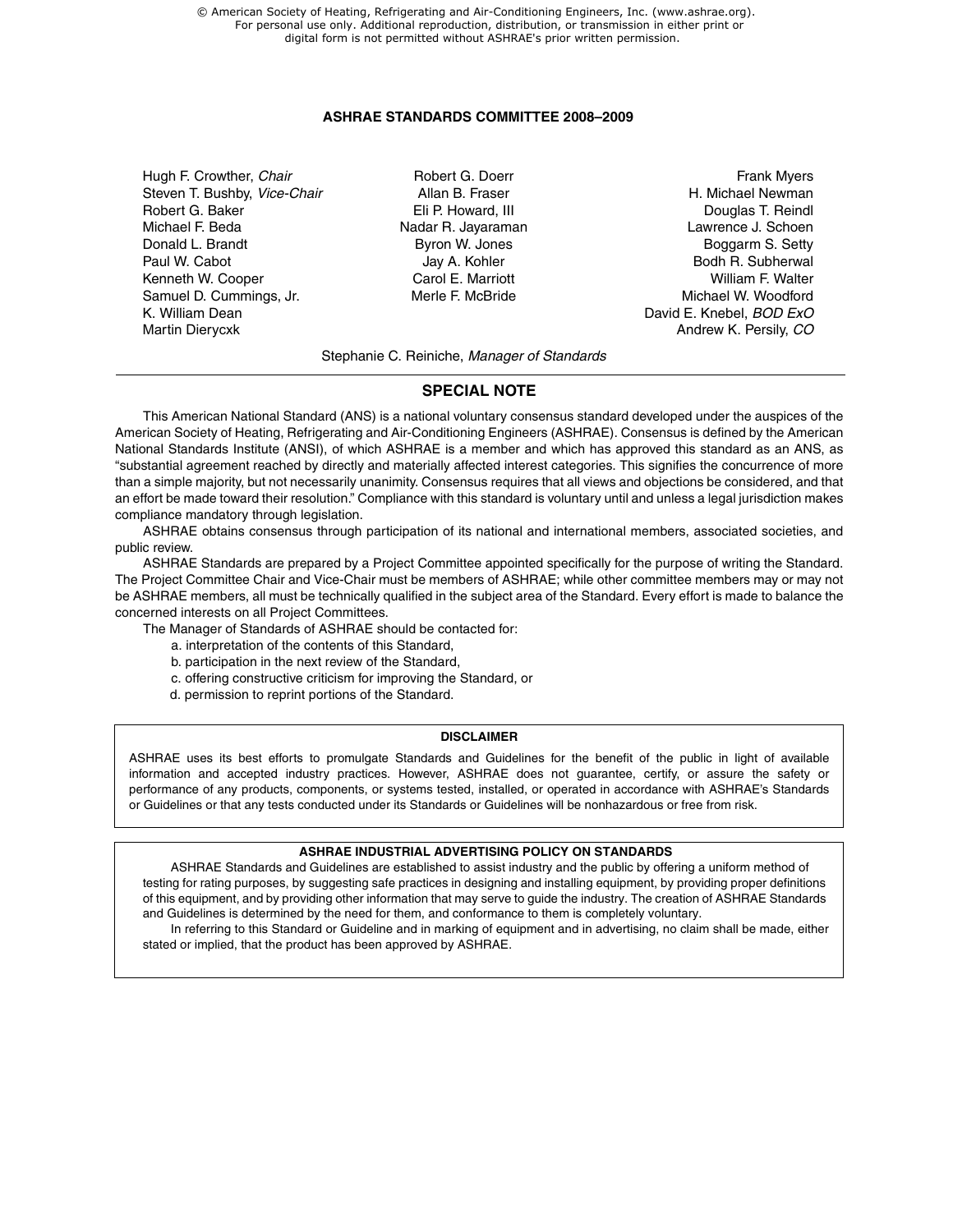**(This foreword is not part of this standard. It is merely informative and does not contain requirements necessary for conformance to the standard. It has not been processed according to the ANSI requirements for a standard and may contain material that has not been subject to public review or a consensus process. Unresolved objectors on informative material are not offered the right to appeal at ASHRAE or ANSI.)**

## **FOREWORD**

*This addendum adds a requirement for joint insulation.*

## **Addendum ag to 90.1-2007**

*Revise the Standard as follows (I-P and S-I units):*

**5.8.1.10 Joints in rigid insulation**. Where two or more layers of rigid insulation board are used in a construction assembly, the edge joints between each layer of boards shall be staggered.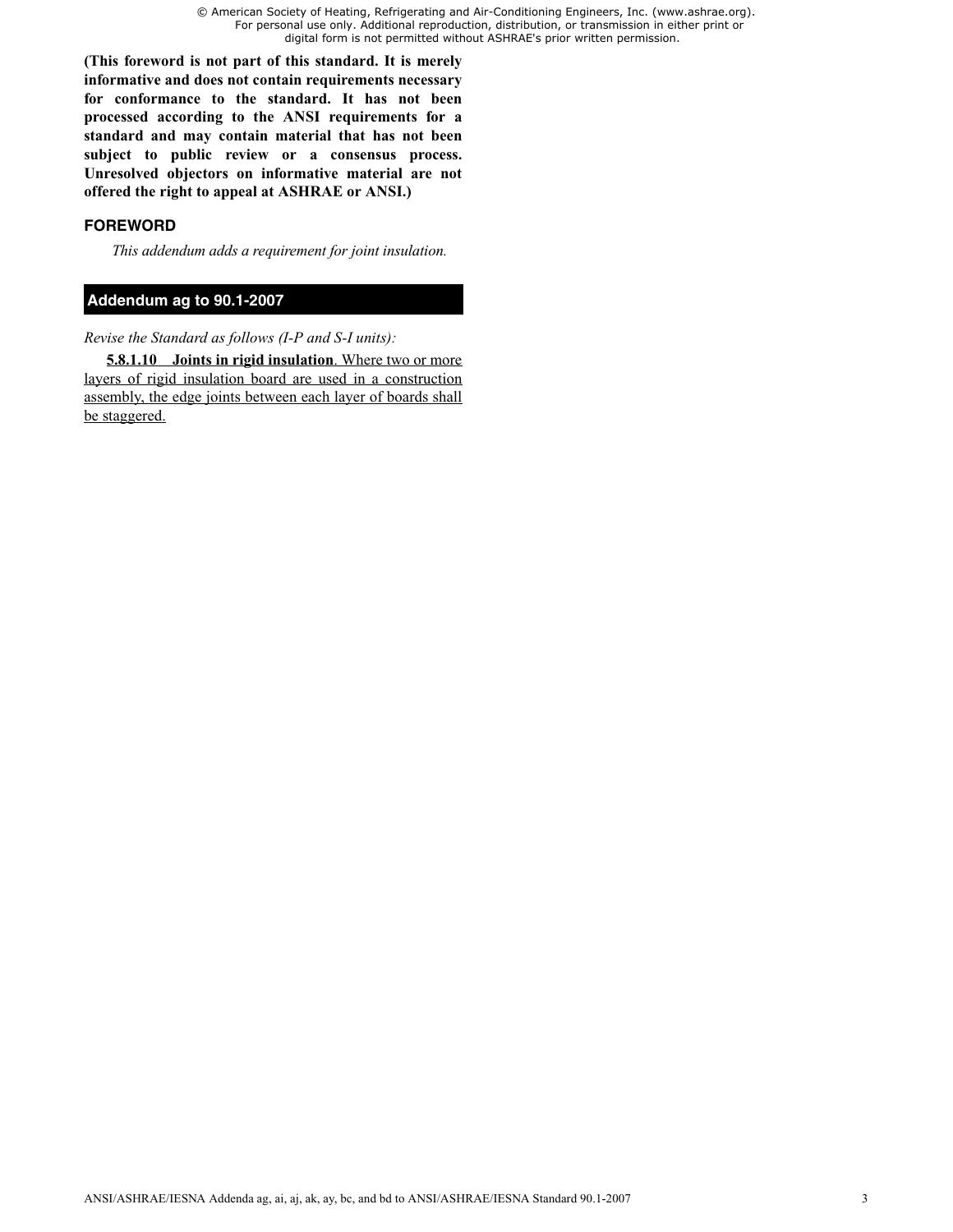**(This foreword is not part of this standard. It is merely informative and does not contain requirements necessary for conformance to the standard. It has not been processed according to the ANSI requirements for a standard and may contain material that has not been subject to public review or a consensus process. Unresolved objectors on informative material are not offered the right to appeal at ASHRAE or ANSI.)**

## **FOREWORD**

*This addendum is intended to reduce the inequities typically associated with modeling district cooling systems per the requirements of Appendix G of ASHRAE/IESNA Standard 90.1-2007. Specifically, this addendum removes the requirement for comparing proposed buildings utilizing purchased chilled water with a baseline building with on-site chillers, and instead requires a baseline that also uses purchased chilled water.*

*The existing requirement that proposed buildings with purchased heat be compared to a baseline building with purchased heat is clarified. This addendum details the modifications that are to be made to the baseline HVAC systems when purchased chilled water or heat are included.*

*This addendum modifies language that is also modified in Addendum "r" for purchased chilled water modeling.*

## **Addendum ai to 90.1-2007**

*Revise the Standard as follows (I-P and SI units):*

**G3.1.1.1 Purchased Heat.** For systems using purchased hot water or steam, the heating source shall be modeled as purchased hot water or steam in both the *proposed* and *baseline building designs*. Hhot water or steam costs shall be based on actual utility rates and on-site boilers, electric heat, and furnaces shall not be modeled in the *baseline building design*.

**G3.1.1.2 Purchased Chilled Water.** For systems using purchased chilled water, the cooling source shall be modeled as purchased chilled water in both the proposed and baseline building designs. Purchased chilled water costs shall be based on actual utility rates and on-site chillers and direct expansion equipment shall not be modeled in the *baseline building design*.

**G3.1.1.3** *Baseline* **HVAC System Requirements for Systems Utilizing Purchased Chilled Water and/or Purchased Heat.** If the *proposed building design* uses purchased chilled water and/or purchased heat, the following modifications to the Baseline HVAC System Types in Table G3.1.1B shall be used:

**G3.1.1.3.1 Purchased Heat Only.** If the *proposed building design* uses purchased heat, but does not use purchased chilled water, then Table G3.1.1A and Table G3.1.1B shall be used to select the Baseline HVAC System Type, with the modifications listed below:

Purchased heat shall be substituted for the Heating Type in Table G3.1.1B. The same heating source shall be used in the *proposed* and *baseline building design*.

**G3.1.1.3.2 Purchased Chilled Water Only.** If the *proposed building design* uses purchased chilled water, but does not use purchased heat, then Table G3.1.1A and Table G3.1.1B shall be used to select the Baseline HVAC System Type, with the modifications listed below:

Purchased chilled water shall be substituted for the Cooling Types in Table G3.1.1B.

System 1 and 2 shall be constant volume fan coil units with fossil fuel boiler(s).

System 3 and 4 shall be constant volume single zone air handlers with fossil fuel furnace(s).

System 7 shall be used in place of System 5.

System 8 shall be used in place of System 6.

**G3.1.1.3.3 Purchased Chilled Water and Purchased Heat.** If the *proposed building design* uses purchased chilled water and purchased heat, then Table G3.1.1A and Table G3.1.1.B shall be used to select the Baseline HVAC System Type, with the following modifications:

Purchased heat and purchased chilled water shall be substituted for the Heating Types and Cooling Types in Table G3.1.1B.

System 1 shall be constant volume fan coil units.

System 3 shall be constant volume single zone air handlers.

System 7 shall be used in place of System 5.

| <b>Building Type</b>                                                                                                                        | Fossil Fuel, Fossil/Electric Hybrid, and<br><b>Purchased Heat</b> | <b>Electric and Other</b>            |
|---------------------------------------------------------------------------------------------------------------------------------------------|-------------------------------------------------------------------|--------------------------------------|
| Residential                                                                                                                                 | System 1-PTAC                                                     | System 2-PTHP                        |
| Nonresidential and 3 Floors or Less and $\leq 25,000$ ft <sup>2</sup>                                                                       | System 3-PSZ-AC                                                   | System 4-PSZ-HP                      |
| Nonresidential and 4 or 5 Floors and $\leq$ 25,000 ft <sup>2</sup> or<br>5 Floors or Less and 25,000 $\text{ft}^2$ to 150,000 $\text{ft}^2$ | System 5-Packaged<br>VAV w/ Reheat                                | System 6-Packaged VAV<br>w/PFP Boxes |
| Nonresidential and More than 5 Floors or<br>$>150,000$ ft <sup>2</sup>                                                                      | System 7—VAV<br>w/Reheat                                          | System 8-VAV<br>w/PFP Boxes          |

**TABLE G3.1.1A** *Baseline* **HVAC System Types**

Residential building types include dormitory, hotel, motel, and multifamily. Residential space types include guest rooms, living quarters, private living space, and sleeping quarters. Other building and space types are considered nonresidential.

Where no heating system is to be provided or no heating energy source is specified, use the "Electric and Other" heating source classification.

Where attributes make a building eligible for more than one *baseline* system type, use the predominant condition to determine the system type for the entire building.

For laboratory spaces with a minimum of 5000 cfm of exhaust, use system type 5 or 7 and reduce the exhaust and makeup air volume to 50% of design values during unoccupied periods. For all-electric buildings, the heating shall be electric resistance.

*Notes:*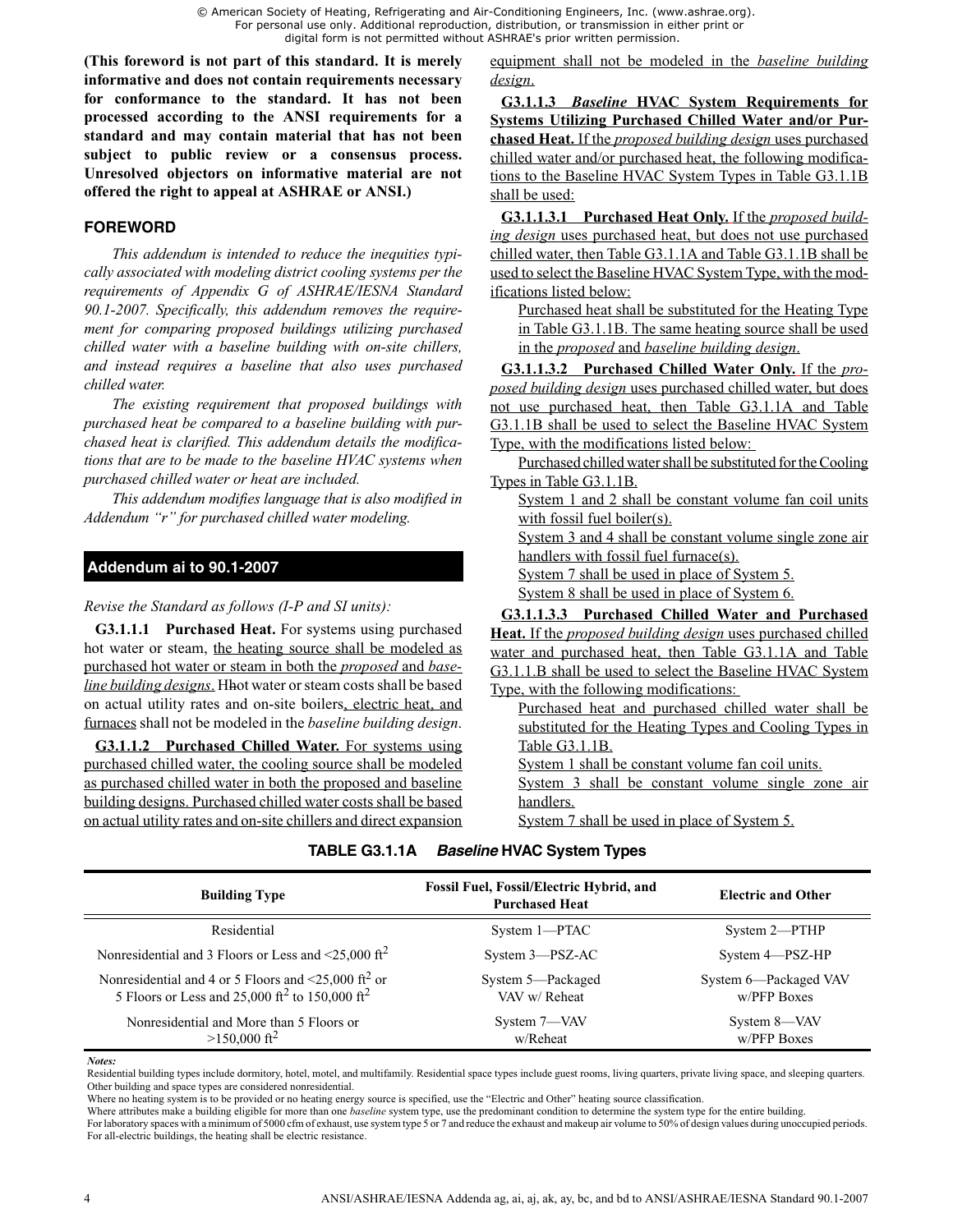| <b>System No.</b>                 | <b>System Type</b>                | <b>Fan Control</b> | <b>Cooling Type</b> | <b>Heating Type</b>          |
|-----------------------------------|-----------------------------------|--------------------|---------------------|------------------------------|
| 1. PTAC                           | Packaged terminal air conditioner | Constant volume    | Direct expansion    | Hot water fossil fuel boiler |
| 2. PTHP                           | Packaged terminal heat pump       | Constant volume    | Direct expansion    | Electric heat pump           |
| $3. PSZ-AC$                       | Packaged rooftop air conditioner  | Constant volume    | Direct expansion    | Fossil fuel furnace          |
| 4. PSZ-HP                         | Packaged rooftop heat pump        | Constant volume    | Direct expansion    | Electric heat pump           |
| 5. Packaged VAV<br>with Reheat    | Packaged rooftop VAV with reheat  | <b>VAV</b>         | Direct expansion    | Hot water fossil fuel boiler |
| 6. Packaged VAV<br>with PFP Boxes | Packaged rooftop VAV with reheat  | <b>VAV</b>         | Direct expansion    | Electric resistance          |
| 7. VAV<br>with Reheat             | Packaged rooftop VAV with reheat  | <b>VAV</b>         | Chilled water       | Hot water fossil fuel boiler |
| 8. VAV<br>with PFP Boxes          | VAV with reheat                   | VAV                | Chilled water       | Electric resistance          |

## **TABLE G3.1.1B** *Baseline* **System Descriptions**

*Note:* For purchased chilled water and purchased heat, see G3.1.1.3.

**G3.1.1.3.4 On-Site Distribution Pumps.** All on-site distribution pumps shall be modeled in both the baseline and proposed designs.

**G3.1.3.5 Hot Water Pumps (Systems 1, 5, and 7)**

**Exception to G3.1.3.5:** The pump power for systems using purchased heat shall be 14 W/gpm.

**G3.1.3.6 Piping Losses (Systems 1, 5, and 7)**

**G3.1.3.7 Type and Number of Chillers (Systems 7 and 8).** Electric chillers shall be used in the *baseline building design* regardless of the cooling energy source, e.g., direct-fired absorption, or absorption from purchased steam, or purchased chilled water. The *baseline building design's* chiller plant shall be modeled with chillers having the number and type as indicated in Table G3.1.3.7 as a function of building conditioned floor area.

**Exception:** Systems using purchased chilled water shall be modeled in accordance with Section G3.1.1.3.

## **G3.1.3.10 Chilled-Water Pumps (Systems 1, 5, and 7)**

**Exception to G3.1.3.10:** The pump power for systems using chilled water shall be 16 W/gpm.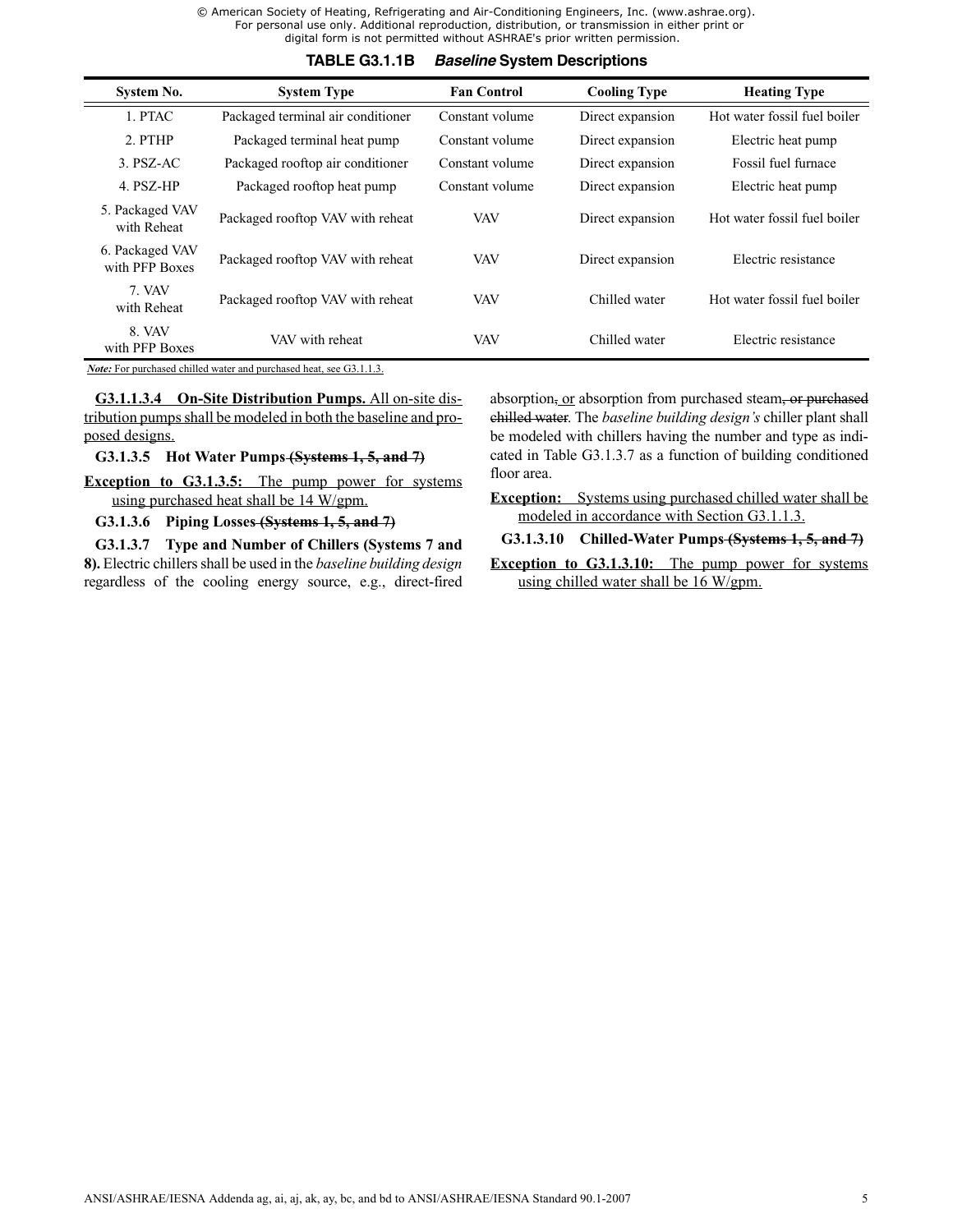**(This foreword is not part of this standard. It is merely informative and does not contain requirements necessary for conformance to the standard. It has not been processed according to the ANSI requirements for a standard and may contain material that has not been subject to public review or a consensus process. Unresolved objectors on informative material are not offered the right to appeal at ASHRAE or ANSI.)**

## **FOREWORD**

*Section 313 of the Energy Independence and Security Act of 2007 (EISA 2007) mandates that the efficiency of general purpose motors (manufactured or imported) that are rated at 1.0 horsepower and larger be increased in December, 2010. In addition, there are new efficiency standards that are required for larger motors that may be used by commercial/industrial customers (sized greater than 200 horsepower and less than or equal to 500 horsepower).*

*The proposed changes update the text and table of Chapter 10 to comply with the new federal law. Since the new law and the new version of ASHRAE 90.1 will both occur in 2010, this change will ensure that there is no confusion about the new energy efficiency standards for motors that are manufactured in 2010 and beyond.* 

*According to a March 21, 2007 press release by the American Council for an Energy-Efficient Economy (ACEEE) and the National Electrical Manufacturers Association (NEMA), the new motor efficiency standards will create a cumulative national energy savings of 8 quadrillion Btu's over 20 years (2010 to 2030), with a net energy cost savings to commercial and industrial consumers of almost \$500 million.* 

*Further information can be found at the following web sites:*

- *http://www.nema.org/stds/complimentary-docs/upload/ MG1premium.pdf*
- *http://www.nema.org/prod/ind/motor/*

*• http://www.nema.org/gov/energy/efficiency/premium/*

*The energy used by motors is significant, especially in the industrial sector of the US economy. More information can be found at:*

*• http://www1.eere.energy.gov/industry/bestpractices/ pdfs/mtrmkt.pdf*

*Adding this information to the next version of ASHRAE 90.1 will help designers, end-use customers, and code officials with motor specifications and verifications. These standards have been vetted and analyzed and agreed to by motor manufacturers.*

## **Addendum aj to 90.1-2007**

*Revise the Standard as follows (I-P and SI units).*

*Modify and add new text to Chapter 10.4.1 as follows:*

## **10.4 Mandatory Provisions**

**10.4.1 Electric Motors.** Until December 18, 2010, Electrie electric motors shall comply with the requirements of the Energy Policy Act of 1992 where applicable, as shown in Table 10.8a. Motors that are not included in the scope of the Energy Policy Act of 1992 have no performance requirements in this section.

Electric motors manufactured as of December 19, 2010, shall comply with the requirements of the Energy Independence and Security Act of 2007, as shown in Table 10.8b. Motors that are not included in the scope of the Energy Independence and Security Act of 2007 have no performance requirements in this section.

*Modify and add new text and a tables to Chapter 10.8 as follows (I-P units):*

## **10.8 Product Information**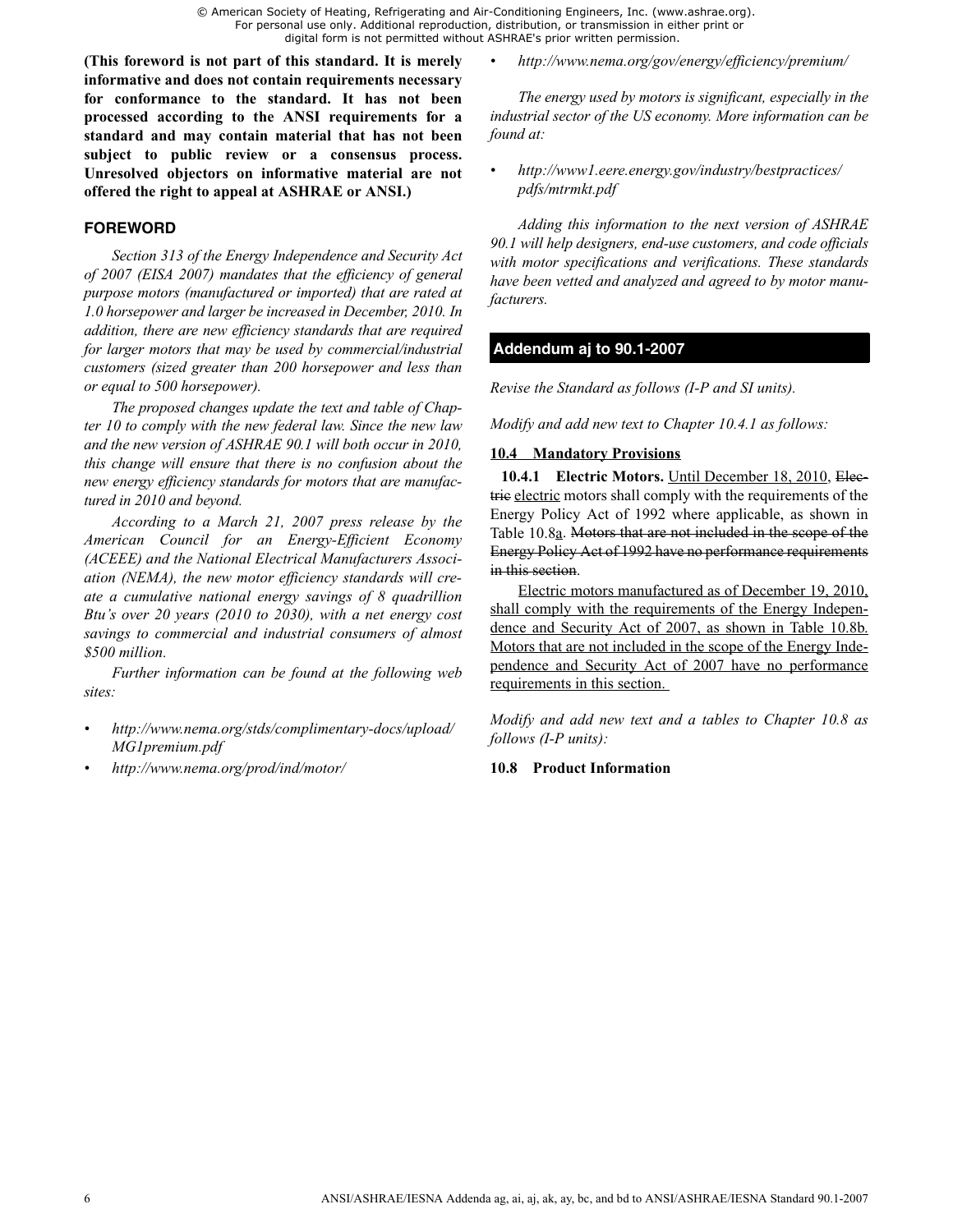# **Table 10.8a Minimum Nominal Efficiency for General Purpose Design A and Design B Motors Rated 600 Volts or Lessa**

| Minimum Nominal Full-Load Efficiency (before 12/19/2010) |                               |      |      |                                           |      |      |  |
|----------------------------------------------------------|-------------------------------|------|------|-------------------------------------------|------|------|--|
|                                                          | <b>Open Drip-Proof Motors</b> |      |      | <b>Totally Enclosed Fan-Cooled Motors</b> |      |      |  |
| Number of Poles $\Rightarrow$                            | $\boldsymbol{2}$              | 4    | 6    | $\boldsymbol{2}$                          | 4    | 6    |  |
| Synchronous Speed (RPM) $\Rightarrow$                    | 3600                          | 1800 | 1200 | 3600                                      | 1800 | 1200 |  |
| <b>Motor Horsepower</b>                                  |                               |      |      |                                           |      |      |  |
| $\mathbf{1}$                                             |                               | 82.5 | 80.0 | 75.5                                      | 82.5 | 80.0 |  |
| 1.5                                                      | 82.5                          | 84.0 | 84.0 | 82.5                                      | 84.0 | 85.5 |  |
| $\sqrt{2}$                                               | 84.0                          | 84.0 | 85.5 | 84.0                                      | 84.0 | 86.5 |  |
| 3                                                        | 84.0                          | 86.5 | 86.5 | 85.5                                      | 87.5 | 87.5 |  |
| 5                                                        | 85.5                          | 87.5 | 87.5 | 87.5                                      | 87.5 | 87.5 |  |
| 7.5                                                      | 87.5                          | 88.5 | 88.5 | 88.5                                      | 89.5 | 89.5 |  |
| 10                                                       | 88.5                          | 89.5 | 90.2 | 89.5                                      | 89.5 | 89.5 |  |
| 15                                                       | 89.5                          | 91.0 | 90.2 | 90.2                                      | 91.0 | 90.2 |  |
| 20                                                       | 90.2                          | 91.0 | 91.0 | 90.2                                      | 91.0 | 90.2 |  |
| 25                                                       | 91.0                          | 91.7 | 91.7 | 91.0                                      | 92.4 | 91.7 |  |
| 30                                                       | 91.0                          | 92.4 | 92.4 | 91.0                                      | 92.4 | 91.7 |  |
| 40                                                       | 91.7                          | 93.0 | 93.0 | 91.7                                      | 93.0 | 93.0 |  |
| 50                                                       | 92.4                          | 93.0 | 93.0 | 92.4                                      | 93.0 | 93.0 |  |
| 60                                                       | 93.0                          | 93.6 | 93.6 | 93.0                                      | 93.6 | 93.6 |  |
| 75                                                       | 93.0                          | 94.1 | 93.6 | 93.0                                      | 94.1 | 93.6 |  |
| 100                                                      | 93.0                          | 94.1 | 94.1 | 93.6                                      | 94.5 | 94.1 |  |
| 125                                                      | 93.6                          | 94.5 | 94.1 | 94.5                                      | 94.5 | 94.1 |  |
| 150                                                      | 93.6                          | 95.0 | 94.5 | 94.5                                      | 95.0 | 95.0 |  |
| 200                                                      | 94.5                          | 95.0 | 94.5 | 95.0                                      | 95.0 | 95.0 |  |

# **Minimum Nominal Full-Load Efficiency (before 12/19/2010)**

a Nominal efficiencies shall be established in accordance with NEMA Standard MG1. Design A and Design B are National Electric Manufacturers Association (NEMA) design class designations for fixed-frequency small and medium AC squirrel-cage induction motors.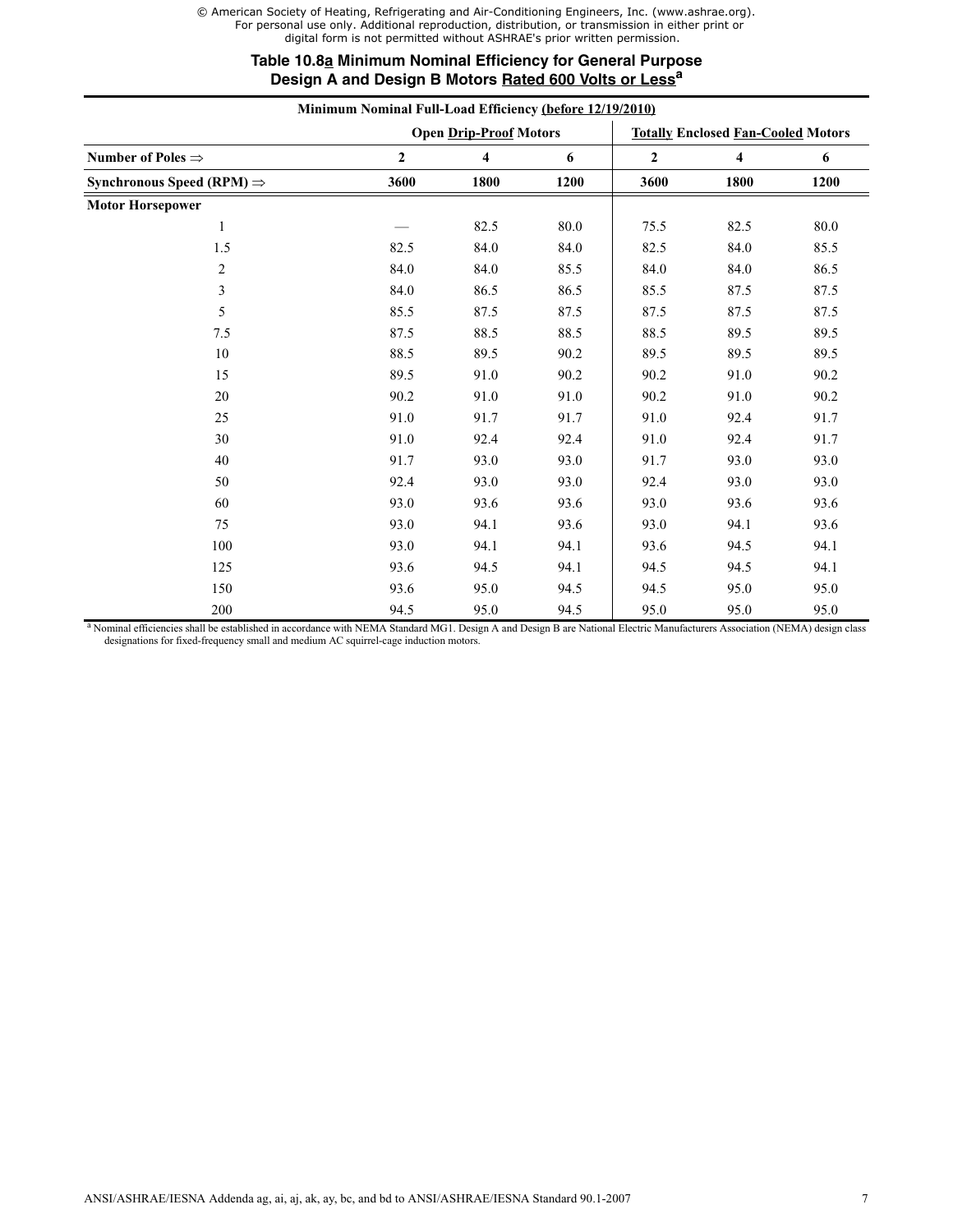| Minimum Nominal Full Load Efficiency (%) as of December 19, 2010 |                               |                         |                 |                                           |                         |                 |  |
|------------------------------------------------------------------|-------------------------------|-------------------------|-----------------|-------------------------------------------|-------------------------|-----------------|--|
|                                                                  | <b>Open Drip-Proof Motors</b> |                         |                 | <b>Totally Enclosed Fan-Cooled Motors</b> |                         |                 |  |
| Number of Poles $\Rightarrow$                                    | $\overline{2}$                | $\overline{\mathbf{4}}$ | $6\overline{6}$ | $\overline{2}$                            | $\overline{\mathbf{4}}$ | $6\overline{6}$ |  |
| Synchronous Speed (RPM) $\Rightarrow$                            | 3600                          | 1800                    | 1200            | 3600                                      | 1800                    | 1200            |  |
| <b>Motor Horsepower</b>                                          |                               |                         |                 |                                           |                         |                 |  |
| $\underline{1}$                                                  | 77.0                          | 85.5                    | 82.5            | 77.0                                      | 85.5                    | 82.5            |  |
| 1.5                                                              | 84.0                          | 86.5                    | 86.5            | 84.0                                      | 86.5                    | 87.5            |  |
| $\sqrt{2}$                                                       | 85.5                          | 86.5                    | 87.5            | 85.5                                      | 86.5                    | 88.5            |  |
| $\overline{3}$                                                   | 85.5                          | 89.5                    | 88.5            | 86.5                                      | 89.5                    | 89.5            |  |
| $\overline{5}$                                                   | 86.5                          | 89.5                    | 89.5            | 88.5                                      | 89.5                    | 89.5            |  |
| 7.5                                                              | 88.5                          | 91.0                    | 90.2            | 89.5                                      | 91.7                    | 91.0            |  |
| $\underline{10}$                                                 | 89.5                          | 91.7                    | 91.7            | 90.2                                      | 91.7                    | 91.0            |  |
| 15                                                               | 90.2                          | 93.0                    | 91.7            | 91.0                                      | 92.4                    | 91.7            |  |
| 20                                                               | 91.0                          | 93.0                    | 92.4            | 91.0                                      | 93.0                    | 91.7            |  |
| 25                                                               | 91.7                          | 93.6                    | 93.0            | 91.7                                      | 93.6                    | 93.0            |  |
| 30                                                               | 91.7                          | 94.1                    | 93.6            | 91.7                                      | 93.6                    | 93.0            |  |
| 40                                                               | 92.4                          | 94.1                    | 94.1            | 92.4                                      | 94.1                    | 94.1            |  |
| 50                                                               | 93.0                          | 94.5                    | 94.1            | 93.0                                      | 94.5                    | 94.1            |  |
| 60                                                               | 93.6                          | 95.0                    | 94.5            | 93.6                                      | 95.0                    | 94.5            |  |
| 75                                                               | 93.6                          | 95.0                    | 94.5            | 93.6                                      | 95.4                    | 94.5            |  |
| 100                                                              | 93.6                          | 95.4                    | 95.0            | 94.1                                      | 95.4                    | 95.0            |  |
| 125                                                              | 94.1                          | 95.4                    | 95.0            | 95.0                                      | 95.4                    | 95.0            |  |
| 150                                                              | 94.1                          | 95.8                    | 95.4            | 95.0                                      | 95.8                    | 95.8            |  |
| 200                                                              | 95.0                          | 95.8                    | 95.4            | 95.4                                      | 96.2                    | 95.8            |  |
| 250                                                              | 95.0                          | 95.8                    | 95.4            | 95.8                                      | 96.2                    | 95.8            |  |
| 300                                                              | 95.4                          | 95.8                    | 95.4            | 95.8                                      | 96.2                    | 95.8            |  |
| 350                                                              | 95.4                          | 95.8                    | 95.4            | 95.8                                      | 96.2                    | 95.8            |  |
| 400                                                              | 95.8                          | 95.8                    | 95.8            | 95.8                                      | 96.2                    | 95.8            |  |
| 450                                                              | 95.8                          | 96.2                    | 96.2            | 95.8                                      | 96.2                    | 95.8            |  |
| 500                                                              | 95.8                          | 96.2                    | 96.2            | 95.8                                      | 96.2                    | 95.8            |  |

# **TABLE 10.8b Minimum Nominal Efficiency for General Purpose Design A and Design B Motors Rated 600 Volts or Lessa**

a Nominal efficiencies shall be established in accordance with NEMA Standard MG1. Design A and Design B are National Electric Manufacturers Association (NEMA) design class designations for fixed-frequency small- and medium-AC squirrel-cage induction motors.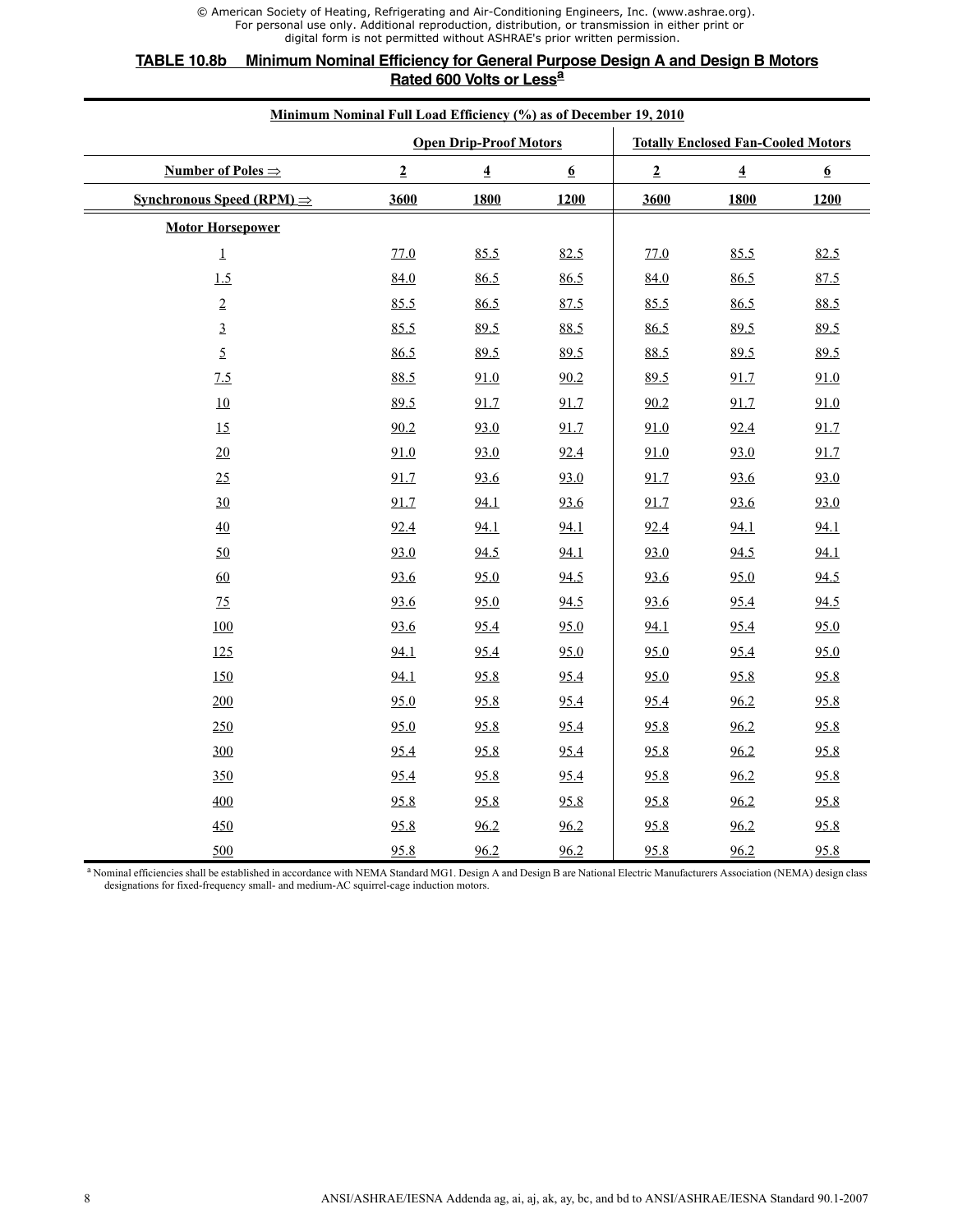*Modify and add new text and a tables to Chapter 10.8 as follows (SI units):*

## **10.8 Product Information**

| Design A and Design D Motors <u>hated 000 Volts of Less</u> |                               |      |      |                                           |      |      |  |
|-------------------------------------------------------------|-------------------------------|------|------|-------------------------------------------|------|------|--|
| Minimum Nominal Full-Load Efficiency (before 12/19/2010)    |                               |      |      |                                           |      |      |  |
|                                                             | <b>Open Drip-Proof Motors</b> |      |      | <b>Totally Enclosed Fan-Cooled Motors</b> |      |      |  |
| Number of Poles $\Rightarrow$                               | $\overline{2}$                | 4    | 6    | $\overline{2}$                            | 4    | 6    |  |
| Synchronous Speed (RPM) $\Rightarrow$                       | 3600                          | 1800 | 1200 | 3600                                      | 1800 | 1200 |  |
| Motor Size (kW)                                             |                               |      |      |                                           |      |      |  |
| $\mathbf{1}$                                                |                               | 82.5 | 80.0 | 75.5                                      | 82.5 | 80.0 |  |
| 1.5                                                         | 82.5                          | 84.0 | 84.0 | 82.5                                      | 84.0 | 85.5 |  |
| $\overline{c}$                                              | 84.0                          | 84.0 | 85.5 | 84.0                                      | 84.0 | 86.5 |  |
| 3                                                           | 84.0                          | 86.5 | 86.5 | 85.5                                      | 87.5 | 87.5 |  |
| 5                                                           | 85.5                          | 87.5 | 87.5 | 87.5                                      | 87.5 | 87.5 |  |
| 7.5                                                         | 87.5                          | 88.5 | 88.5 | 88.5                                      | 89.5 | 89.5 |  |
| 10                                                          | 88.5                          | 89.5 | 90.2 | 89.5                                      | 89.5 | 89.5 |  |
| 15                                                          | 89.5                          | 91.0 | 90.2 | 90.2                                      | 91.0 | 90.2 |  |
| 20                                                          | 90.2                          | 91.0 | 91.0 | 90.2                                      | 91.0 | 90.2 |  |
| 25                                                          | 91.0                          | 91.7 | 91.7 | 91.0                                      | 92.4 | 91.7 |  |
| 30                                                          | 91.0                          | 92.4 | 92.4 | 91.0                                      | 92.4 | 91.7 |  |
| 40                                                          | 91.7                          | 93.0 | 93.0 | 91.7                                      | 93.0 | 93.0 |  |
| 50                                                          | 92.4                          | 93.0 | 93.0 | 92.4                                      | 93.0 | 93.0 |  |
| 60                                                          | 93.0                          | 93.6 | 93.6 | 93.0                                      | 93.6 | 93.6 |  |
| 75                                                          | 93.0                          | 94.1 | 93.6 | 93.0                                      | 94.1 | 93.6 |  |
| 100                                                         | 93.0                          | 94.1 | 94.1 | 93.6                                      | 94.5 | 94.1 |  |
| 125                                                         | 93.6                          | 94.5 | 94.1 | 94.5                                      | 94.5 | 94.1 |  |
| 150                                                         | 93.6                          | 95.0 | 94.5 | 94.5                                      | 95.0 | 95.0 |  |
| 200                                                         | 94.5                          | 95.0 | 94.5 | 95.0                                      | 95.0 | 95.0 |  |

## **Table 10.8a Minimum Nominal Efficiency for General Purpose Design A and Design B Motors Rated 600 Volts or Lessa**

<sup>a</sup> Nominal efficiencies shall be established in accordance with NEMA Standard MG1. Design A and Design B are National Electric Manufacturers Association (NEMA) design class designations for fixed-frequency small and mediu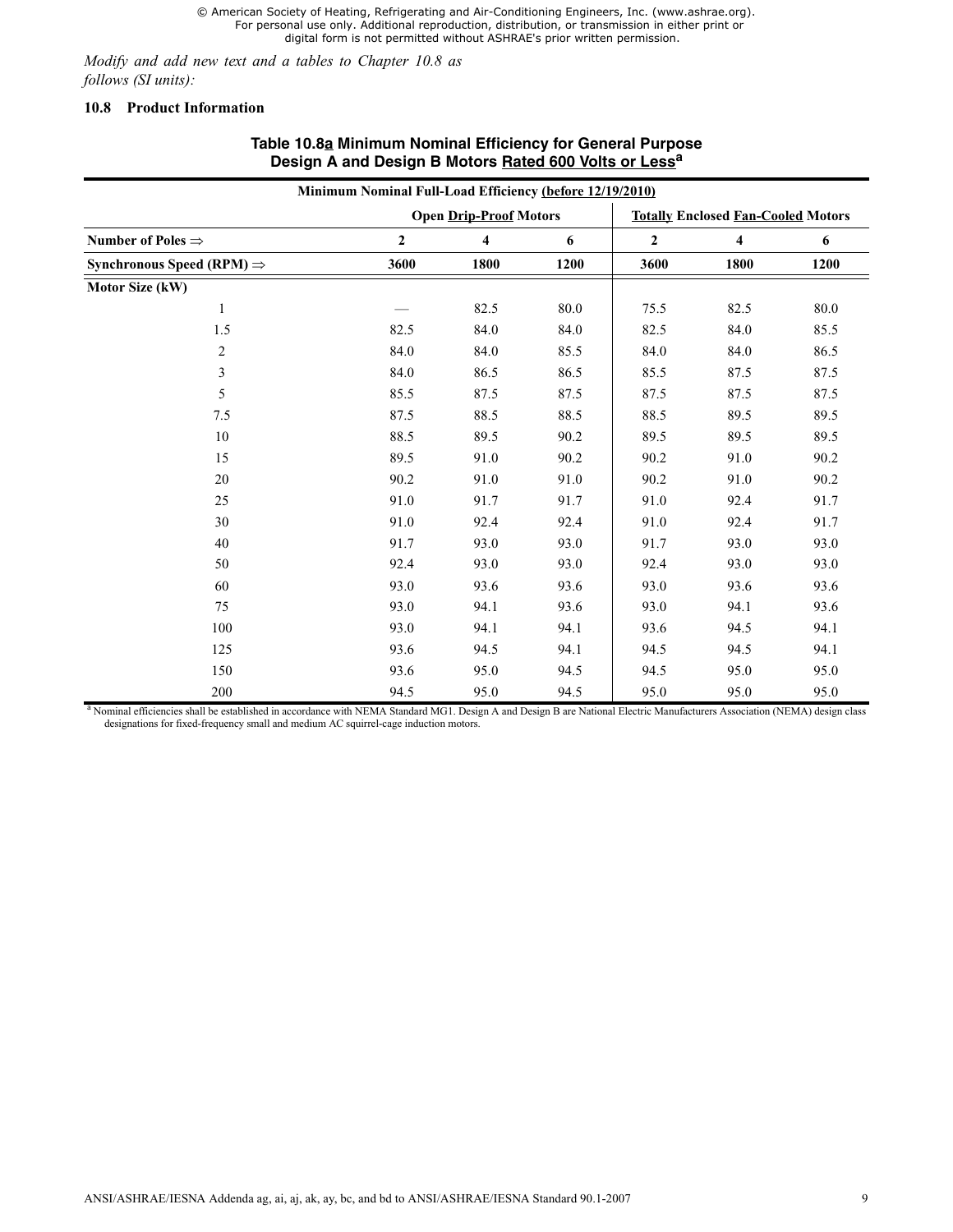| Minimum Nominal Full Load Efficiency (%) as of December 19, 2010 |                               |                |                |                                           |                |                  |
|------------------------------------------------------------------|-------------------------------|----------------|----------------|-------------------------------------------|----------------|------------------|
|                                                                  | <b>Open Drip-Proof Motors</b> |                |                | <b>Totally Enclosed Fan-Cooled Motors</b> |                |                  |
| Number of Poles $\Rightarrow$                                    | $\overline{2}$                | $\overline{4}$ | $6\phantom{1}$ | $\overline{2}$                            | $\overline{4}$ | $6 \overline{6}$ |
| Synchronous Speed (RPM) $\Rightarrow$                            | 3600                          | 1800           | 1200           | 3600                                      | 1800           | 1200             |
| <b>Motor Horsepower</b>                                          |                               |                |                |                                           |                |                  |
| 0.7                                                              | 77.0                          | 85.5           | 82.5           | 77.0                                      | 85.5           | 82.5             |
| 1.1                                                              | 84.0                          | 86.5           | 86.5           | 84.0                                      | 86.5           | 87.5             |
| 1.5                                                              | 85.5                          | 86.5           | 87.5           | 85.5                                      | 86.5           | 88.5             |
| 2.2                                                              | 85.5                          | 89.5           | 88.5           | 86.5                                      | 89.5           | 89.5             |
| 3.7                                                              | 86.5                          | 89.5           | 89.5           | 88.5                                      | 89.5           | 89.5             |
| 5.6                                                              | 88.5                          | 91.0           | 90.2           | 89.5                                      | 91.7           | 91.0             |
| 7.5                                                              | 89.5                          | 91.7           | 91.7           | 90.2                                      | 91.7           | 91.0             |
| 11.2                                                             | 90.2                          | 93.0           | 91.7           | 91.0                                      | 92.4           | 91.7             |
| 14.9                                                             | 91.0                          | 93.0           | 92.4           | 91.0                                      | 93.0           | 91.7             |
| 18.7                                                             | 91.7                          | 93.6           | 93.0           | 91.7                                      | 93.6           | 93.0             |
| 22.4                                                             | 91.7                          | 94.1           | 93.6           | 91.7                                      | 93.6           | 93.0             |
| 29.8                                                             | 92.4                          | 94.1           | 94.1           | 92.4                                      | 94.1           | 94.1             |
| 37.3                                                             | 93.0                          | 94.5           | 94.1           | 93.0                                      | 94.5           | 94.1             |
| 44.8                                                             | 93.6                          | 95.0           | 94.5           | 93.6                                      | 95.0           | 94.5             |
| 56.0                                                             | 93.6                          | 95.0           | 94.5           | 93.6                                      | 95.4           | 94.5             |
| 74.6                                                             | 93.6                          | 95.4           | 95.0           | 94.1                                      | 95.4           | 95.0             |
| 93.3                                                             | 94.1                          | 95.4           | 95.0           | 95.0                                      | 95.4           | 95.0             |
| 111.9                                                            | 94.1                          | 95.8           | 95.4           | 95.0                                      | 95.8           | 95.8             |
| 149.2                                                            | 95.0                          | 95.8           | 95.4           | 95.4                                      | 96.2           | 95.8             |
| 186.5                                                            | 95.0                          | 95.8           | 95.4           | 95.8                                      | 96.2           | 95.8             |
| 223.8                                                            | 95.4                          | 95.8           | 95.4           | 95.8                                      | 96.2           | 95.8             |
| 261.1                                                            | 95.4                          | 95.8           | 95.4           | 95.8                                      | 96.2           | 95.8             |
| 298.4                                                            | 95.8                          | 95.8           | 95.8           | 95.8                                      | 96.2           | 95.8             |
| 335.7                                                            | 95.8                          | 96.2           | 96.2           | 95.8                                      | 96.2           | 95.8             |
| 373.0                                                            | 95.8                          | 96.2           | 96.2           | 95.8                                      | 96.2           | 95.8             |

## **TABLE 10.8b Minimum Nominal Efficiency for General Purpose Design A and Design B Motors Rated 600 Volts or Lessa**

a Nominal efficiencies shall be established in accordance with NEMA Standard MG1. Design A and Design B are National Electric Manufacturers Association (NEMA) design class designations for fixed-frequency small- and medium-AC squirrel-cage induction motors.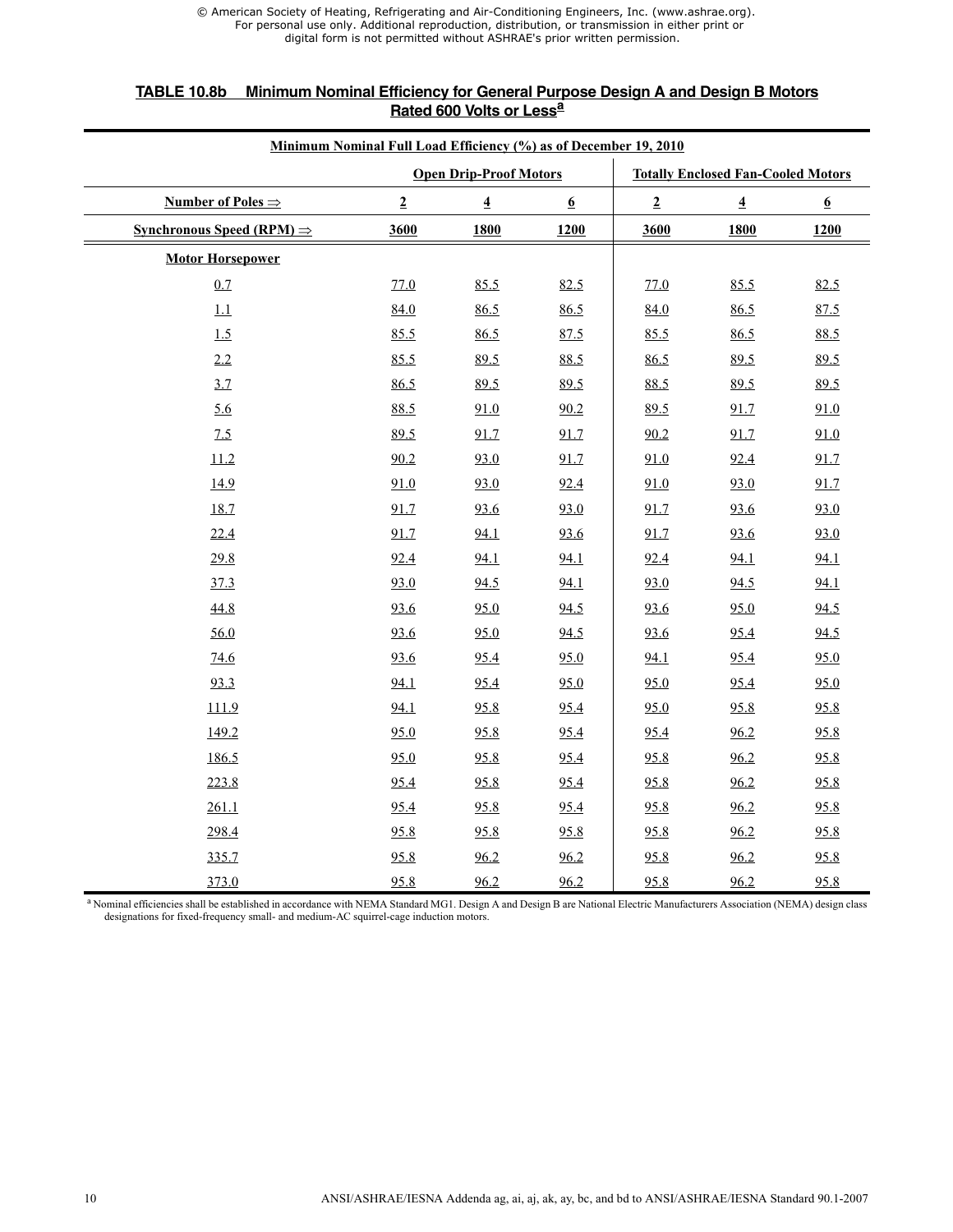**(This foreword is not part of this standard. It is merely informative and does not contain requirements necessary for conformance to the standard. It has not been processed according to the ANSI requirements for a standard and may contain material that has not been subject to public review or a consensus process. Unresolved objectors on informative material are not offered the right to appeal at ASHRAE or ANSI.)**

## **FOREWORD**

*Five basic changes are included in this addendum. The rationale for each is included below.*

## **Rationale for Deletion of 10 HP from 6.5.4**

*The applicable pump motor size or system size criteria are already included in each specific requirement in this section. For example, the variable flow requirement and the VSD requirements list motor sizes. The pump isolation requirement is only for systems with multiple chillers and boilers and the temperature reset requirement has a minimum Btuh. Specifying the applicable size with each requirement makes the standard clearer.*

## **Rationale for 6.5.4.1 "Chilled Water" Wording**

*The original wording required variable speed pumping on heating systems. The economics of this are very different from the economics for cooling systems. In heating systems the wasted pump energy (other than the motor inefficiency) becomes useful heat in the water. In cooling systems the extra pumping energy is a cost plus the heat produced must be removed. This addendum limits the requirement to cooling systems.*

## **Rationale for Change to 7.5 HP (5.6 kW) (Exceeding 5 HP [3.7 kW])**

*The cost of variable speed technology has dropped rapidly. For fans, the committee chose to set the threshold at 10 hp [7.5 kW]. California performed economic analysis justifying VSDs on 7.5 hp [5.6 kW] and above in developing their 2005 Title 24 rule. We reviewed the assumptions and the VFD pricing listed in the latest Means books.* 

## **Rationale for 6.5.4.2 Differential Pressure Reset**

*Resetting the pressure setpoint can save a significant portion of annual pumping energy. It will also save chiller energy because of the reduction in pump heat going into the chilled water. No additional hardware is required to implement temperature and pressure setpoint reset in a DDC system. Some additional control programming and commissioning is required. Furthermore, the cost to implement the resets will go down over time as engineers and contractors gain experience and controls manufacturers improve their products.*

*Pressure reset has been successfully implemented on hundreds, perhaps thousands, of chilled water systems. The reset sequence must be properly tuned to insure that the savings are achieved and that the controls are stable but there are no fundamental obstacles to temperature and pressure reset. To achieve the full energy savings potential, "rogue" zones must* *be identified and addressed. A rogue zone is one where the valve is consistently wide open. Causes include faulty controls, inappropriate setpoints, pipe blockages, and higher than expected zone loads. Options for addressing rogue zones include replacing coils or valves or locking the zone out of the reset sequence. In a worst case scenario, with constantly starved zones, the pressure setpoint would not be reset at all, i.e. it would be the same as if there were no reset at all. Thus a system with pressure reset cannot be less efficient than one without reset; it can only be more efficient.*

*This requirement does not preclude also implementing chilled water supply temperature setpoint reset. Resetting chilled water temperature setpoint allows chillers to operate more efficiently. It also increases the "free cooling" provided by a water economizer. Whether it is more efficient to reset pressure first or temperature first will depend on the specific installation.*

## **Rationale for Inclusion of Heat Pump and Water-Cooled Unitary Air-Conditioners**

*These units may not have modulating valves, but because of diversity their hydronic systems can minimize energy use by reducing pumping energy.* 

# **Addendum ak to 90.1-2007**

*Revise the Standard as follows (SI and IP units):*

**6.5.4 Hydronic System Design and Control.** HVAC hydronic systems having a total pump system power exceeding 10 hp [7.5 kW] shall meet provisions of Sections 6.5.4.1 through 6.5.4.4.

**6.5.4.1 Hydronic Variable Flow Systems.** HVAC pumping systems having a total pump system power exceeding 10 hp [7.5 kW] that include control valves designed to modulate or step open and close as a function of load shall be designed for variable fluid flow and shall be capable of reducing pump flow rates to 50% or less of the design flow rate. Individual chilled water pumps serving variable flow systems having pump head exceeding 100 ft [300 kPa] and motors exceeding  $50 \left[37\right] 5$  hp [3.7 kW] shall have controls and/or devices (such as variable speed control) that will result in pump motor demand of no more than 30% of design wattage at 50% of design water flow. The controls or devices shall be controlled as a function of desired flow or to maintain a minimum required differential pressure. Differential pressure shall be measured at or near the most remote heat exchanger or the heat exchanger requiring the greatest differential pressure. The differential pressure setpoint shall be no more than 110% of that required to achieve design flow through the heat exchanger. Where differential pressure control is used to comply with this section and DDC controls are used the setpoint shall be reset downward based on valve positions until one valve is nearly wide open.

#### **Exceptions:**

a. Systems where the minimum flow is less than the minimum flow required by the equipment *manufacturer* for the proper operation of equipment served by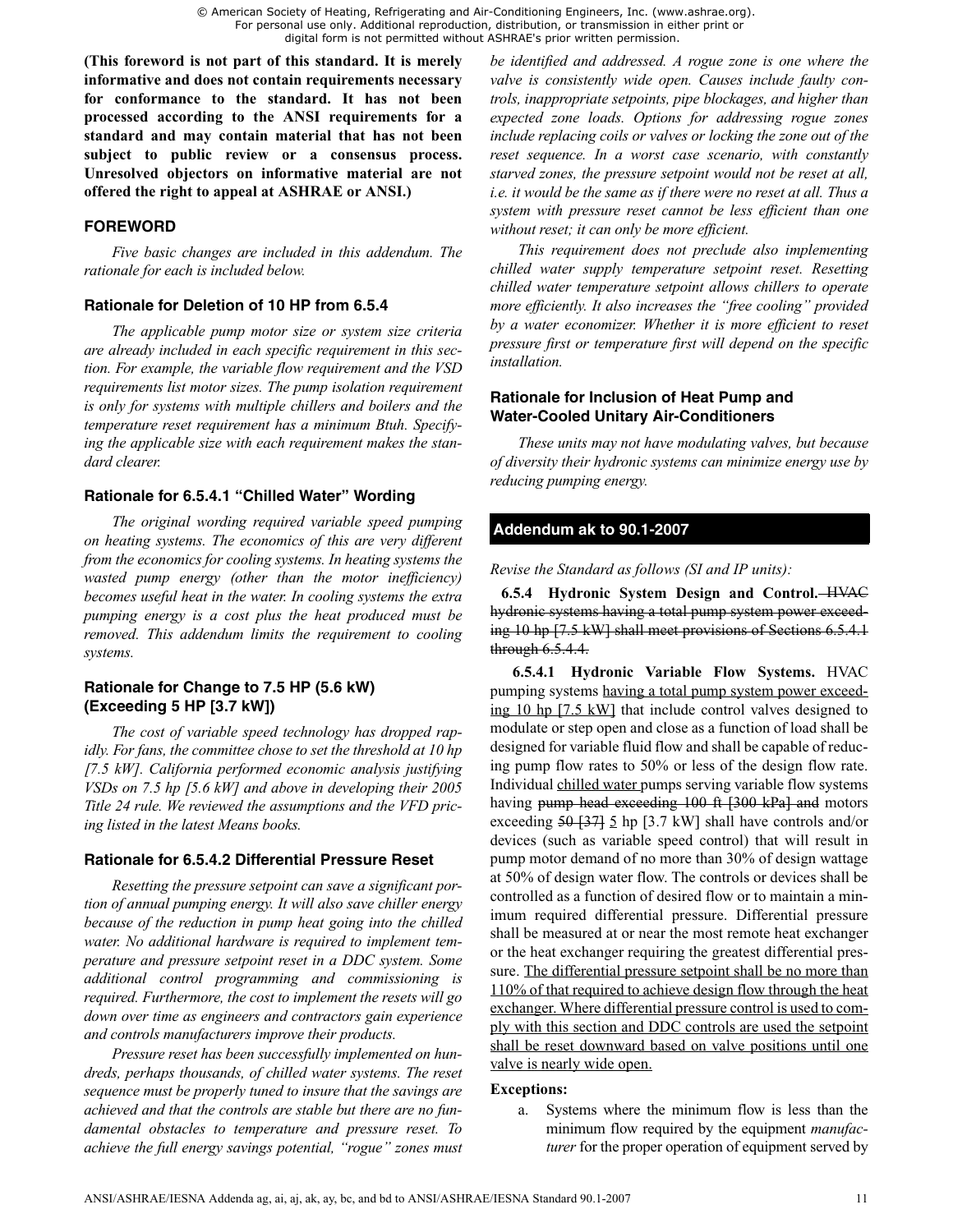the system, such as chillers, and where total pump system power is 75 hp [60 kW] or less.

b. Systems that include no more than three control valves.

**6.5.4.2 Pump Isolation.** When a chilled-water plant includes more than one chiller, provisions shall be made so that the flow in the chiller plant can be automatically reduced, correspondingly, when a chiller is shut down. Chillers referred to in this section, piped in series for the purpose of increased temperature differential, shall be considered as one chiller.

When a boiler plant includes more than one boiler, provisions shall be made so that the flow in the boiler plant can be automatically reduced, correspondingly, when a boiler is shut down.

**6.5.4.3 Chilled- and Hot-Water Temperature Reset Controls.** Chilled- and hot-water systems with a design capacity exceeding 300,000 Btu/h [88 kW] supplying chilled or heated water (or both) to comfort conditioning systems shall include controls that automatically reset supply water temperatures by representative building loads (including return water temperature) or by *outdoor air* temperature.

## **Exceptions:**

- a. Where the supply temperature reset controls cannot be implemented without causing improper operation of heating, cooling, humidifying, or dehumidifying systems.
- b. Hydronic systems, such as those required by Section 6.5.4.1 that use variable flow to reduce pumping energy.

## **6.5.4.4 Hydronic (Water Loop) Heat Pumps and Water-Cooled Unitary Air-Conditioners.**

**6.5.4.4.1** Each hydronic heat pumps and water-cooled unitary air-conditioner shall have a two-position automatic valve interlocked to shut off water flow when the compressor is off.

## **Exception:** Units employing water economizers.

**6.5.4.4.2** Hydronic heat pumps and water-cooled unitary air-conditioners having a total pump system power exceeding 5 hp [3.7 kW] shall have controls and/or devices (such as variable speed control) that will result in pump motor demand of no more than 30% of design wattage at 50% of design water flow.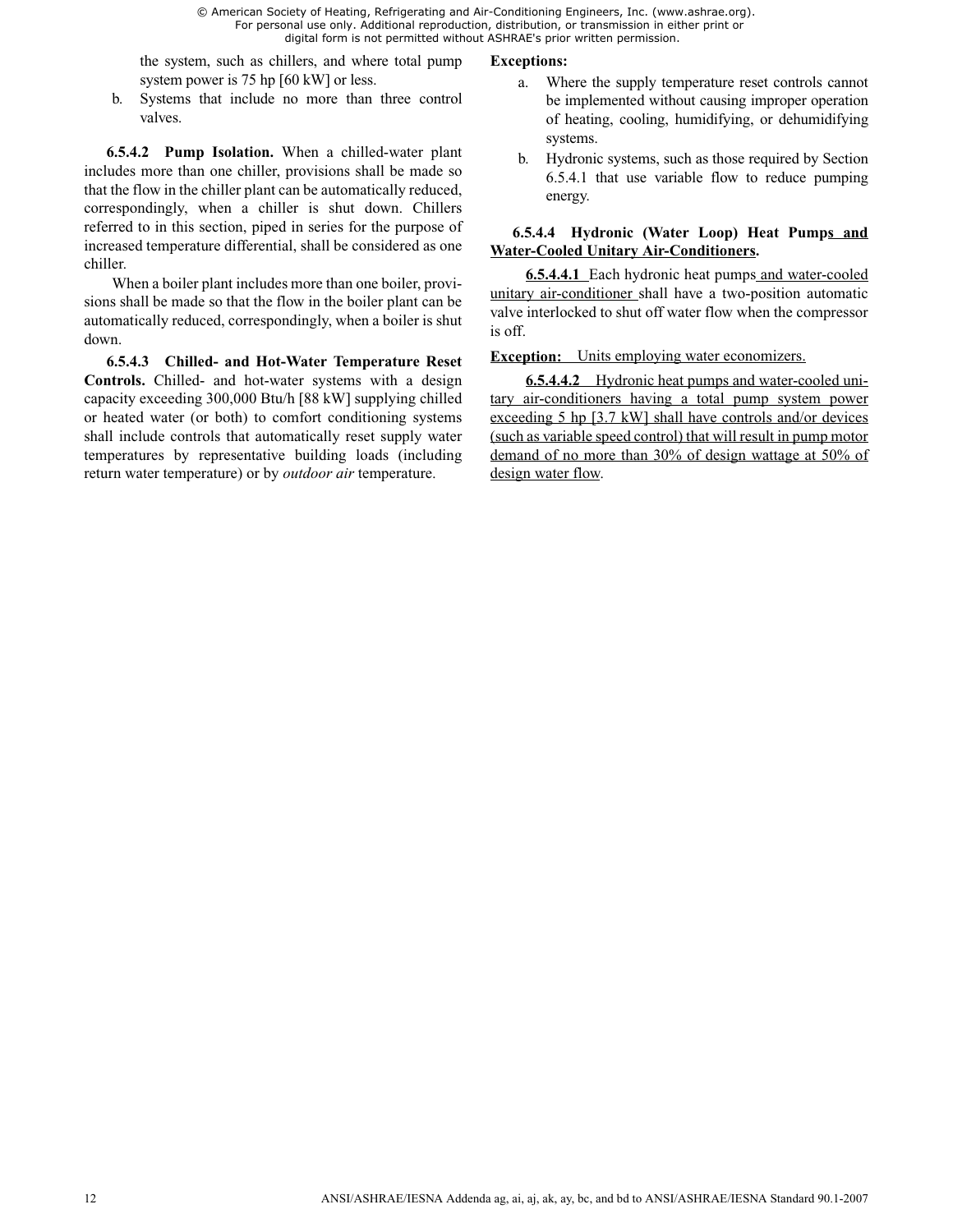**(This foreword is not part of this standard. It is merely informative and does not contain requirements necessary for conformance to the standard. It has not been processed according to the ANSI requirements for a standard and may contain material that has not been subject to public review or a consensus process. Unresolved objectors on informative material are not offered the right to appeal at ASHRAE or ANSI.)**

## **FOREWORD**

*The current language specifies the application of space LPDs based on spaces surrounded by ceiling height partitions or walls only. This change more correctly requires users to identify spaces by function and is consistent with a previous interpretation. It is expected that the net energy result will be positive.*

## **Addendum ay to 90.1-2007**

*Revise the Standard as follows (I-P and S-I units):*

**9.6.1 Space-by-Space Method of Calculating Interior Lighting Power Allowance.** Use the following steps to determine the *interior lighting power allowance* by the Space-by-Space Method:

- Determine the appropriate building type from Table 9.6.1. For building types not listed, selection of a reasonably equivalent type shall be permitted.
- b. For each space enclosed by partitions 80% or greater than ceiling height, determine the gross interior floor area by measuring to the center of the partition wall. Include the floor area of balconies or other projections. Retail spaces do not have to comply with the 80% partition height requirements.
- c. Determine the *interior lighting power allowance* by using the columns designated Space-by-Space Method in Table 9.6.1. Multiply the floor area(s) of the space(s) times the allowed *LPD* for the space type that most closely represents the proposed use of the space(s). The product is the *lighting power allowance* for the space(s). For space types not listed, selection of a reasonable equivalent category shall be permitted.
- For each space enclosed by partitions that are 80% of the ceiling height or taller, determine the appropriate space type from Table 9.6.1. If a space has multiple functions, where more than one space type is applicable, that space shall be broken up into smaller subspaces, each using their own space type from Table 9.6.1. Any of these subspaces that are smaller in floor area than 20% of the original space and less than 1000  $\text{ft}^2$  (300 m<sup>2</sup>) need not be broken out separately. Include the floor area of balconies and other projections in this calculation.
- b. In calculating the area of each space and subspace, the limits of the area are defined by the centerline of interior walls, the dividing line between subspaces and the outside surface of exterior walls.
- c. Based on the space type selected for each space or subspace, determine the *lighting power allowance* of each space or subspace by multiplying the calculated area of the space or subspace by the appropriate LPD determined in 9.6.1(a) above. For space types not listed, selection of a reasonable equivalent category shall be permitted.
- d. The *interior lighting power allowance* is the sum of *lighting power allowances* of all spaces and subspaces. Tradeoffs among spaces and subspaces are permitted provided that the total *installed interior lighting power* does not exceed the *interior lighting power allowance*.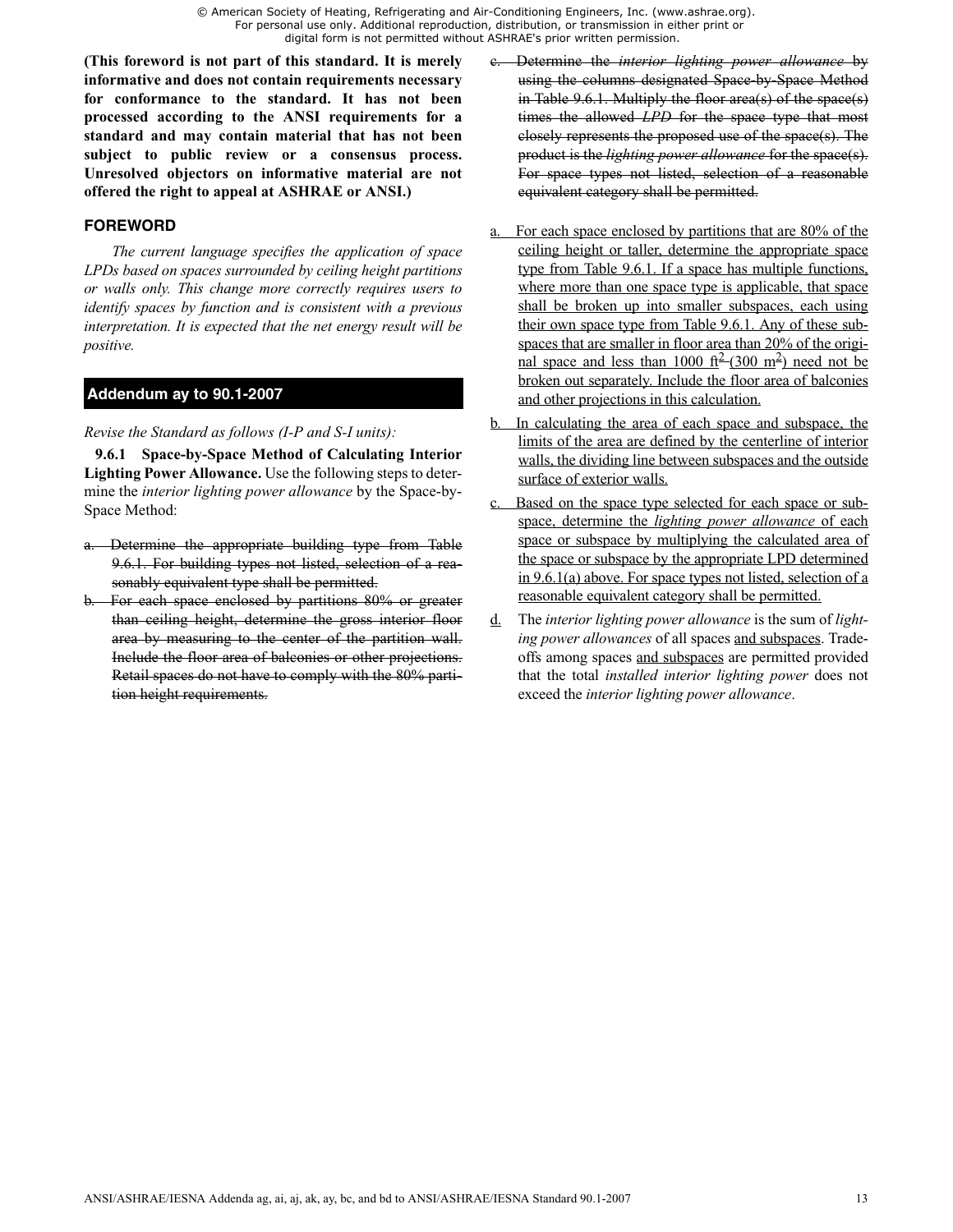**(This foreword is not part of this standard. It is merely informative and does not contain requirements necessary for conformance to the standard. It has not been processed according to the ANSI requirements for a standard and may contain material that has not been subject to public review or a consensus process. Unresolved objectors on informative material are not offered the right to appeal at ASHRAE or ANSI.)**

## **FOREWORD**

*This addendum clarifies that the requirements in Section 5.5.4.2.3 are also specified for unconditioned spaces.*

**Addendum bc to 90.1-2007** *Renumber the remainder of 5.1.2.*

*Revise Section 5.1 as follows:*

## **5.1 General**

**5.1.1 Scope**. Section 5 specifies requirements for the *building envelope.*

## **5.1.2 Space-Conditioning Categories**

**5.1.2.1** Separate *exterior building envelope* requirements are specified for each of three categories of conditioned space: (a) *nonresidential conditioned* space, (b) *residential conditioned* space, and (c) *semiheated* space

**5.1.2.2** The minimum skylight area requirements in Section 5.5.4.2.3 are also specified for *unconditioned* spaces.